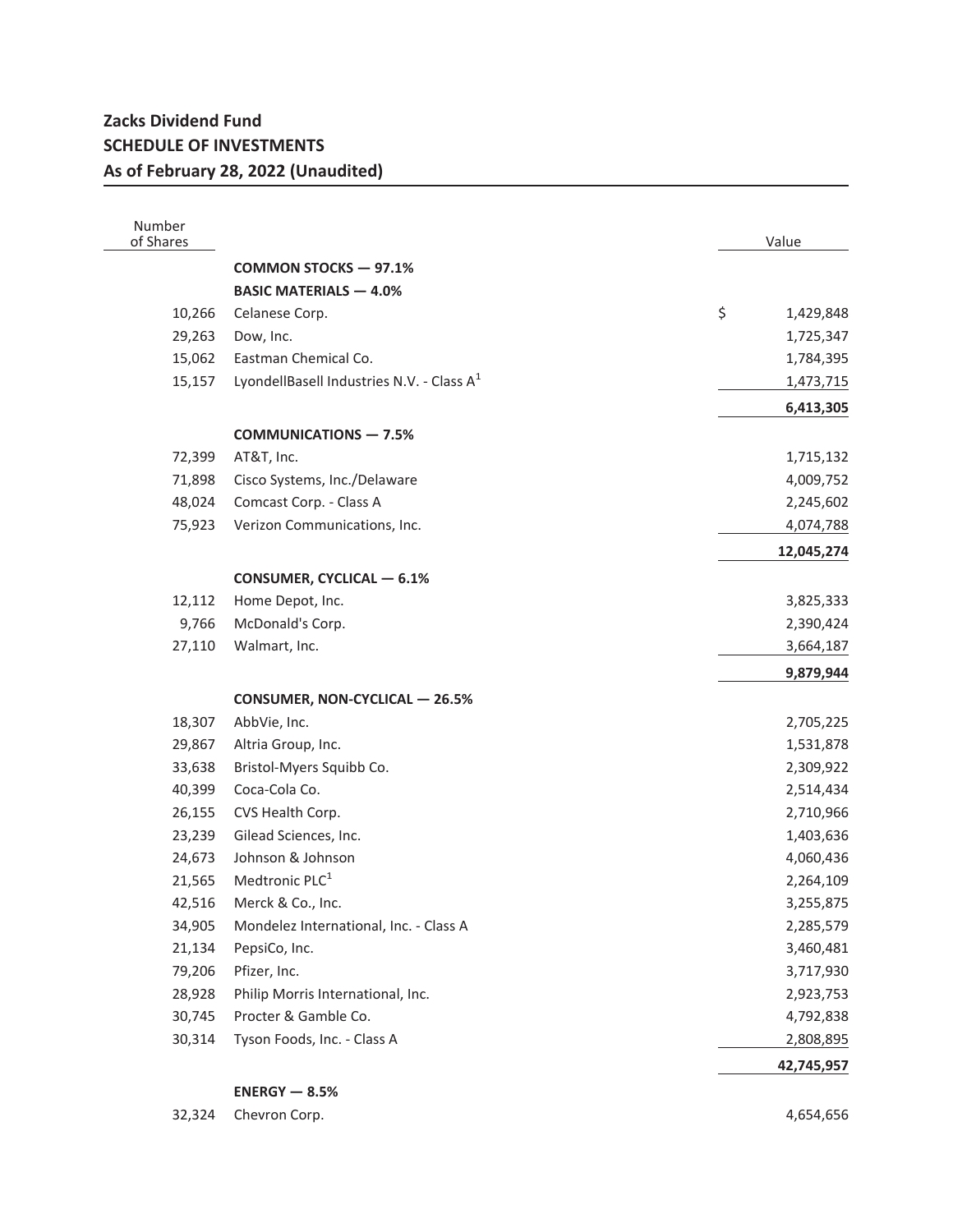## **Zacks Dividend Fund SCHEDULE OF INVESTMENTS - Continued As of February 28, 2022 (Unaudited)**

| Number<br>of Shares |                                         | Value           |
|---------------------|-----------------------------------------|-----------------|
|                     | <b>COMMON STOCKS (Continued)</b>        |                 |
|                     | <b>ENERGY (Continued)</b>               |                 |
| 34,426              | ConocoPhillips                          | \$<br>3,265,650 |
| 51,690              | Exxon Mobil Corp.                       | 4,053,530       |
| 103,262             | Kinder Morgan, Inc.                     | 1,796,759       |
|                     |                                         | 13,770,595      |
|                     | $FINANCIAL - 27.4%$                     |                 |
| 17,883              | Arthur J. Gallagher & Co.               | 2,828,912       |
| 38,817              | Bank of America Corp.                   | 1,715,711       |
| 32,074              | Bank of New York Mellon Corp.           | 1,704,733       |
| 4,685               | BlackRock, Inc.                         | 3,485,125       |
| 17,587              | Citigroup, Inc.                         | 1,041,678       |
| 10,566              | Crown Castle International Corp. - REIT | 1,760,190       |
| 20,656              | Fidelity National Financial, Inc.       | 984,052         |
| 42,077              | Fifth Third Bancorp                     | 2,012,964       |
| 46,530              | Healthpeak Properties, Inc. - REIT      | 1,445,222       |
| 75,643              | Huntington Bancshares, Inc.             | 1,173,979       |
| 29,406              | JPMorgan Chase & Co.                    | 4,169,771       |
| 95,963              | KeyCorp                                 | 2,405,792       |
| 6,580               | Lamar Advertising Co. - Class A - REIT  | 717,615         |
| 46,332              | MetLife, Inc.                           | 3,129,727       |
| 10,089              | PNC Financial Services Group, Inc.      | 2,010,233       |
| 22,093              | Prologis, Inc. - REIT                   | 3,222,264       |
| 30,745              | Prudential Financial, Inc.              | 3,432,987       |
| 37,057              | Truist Financial Corp.                  | 2,305,686       |
| 51,974              | U.S. Bancorp                            | 2,938,610       |
| 21,565              | WP Carey, Inc. - REIT                   | 1,669,131       |
|                     |                                         | 44,154,382      |
|                     | <b>INDUSTRIAL -</b><br>5.9%             |                 |
| 13,771              | Caterpillar, Inc.                       | 2,583,164       |
| 14,679              | Emerson Electric Co.                    | 1,363,973       |
| 7,812               | General Dynamics Corp.                  | 1,831,523       |
| 4,303               | Lockheed Martin Corp.                   | 1,866,641       |
| 17,685              | Raytheon Technologies Corp.             | 1,816,250       |
|                     |                                         | 9,461,551       |
|                     | TECHNOLOGY - 6.9%                       |                 |
| 2,868               | Broadcom, Inc.                          | 1,684,778       |
|                     |                                         |                 |